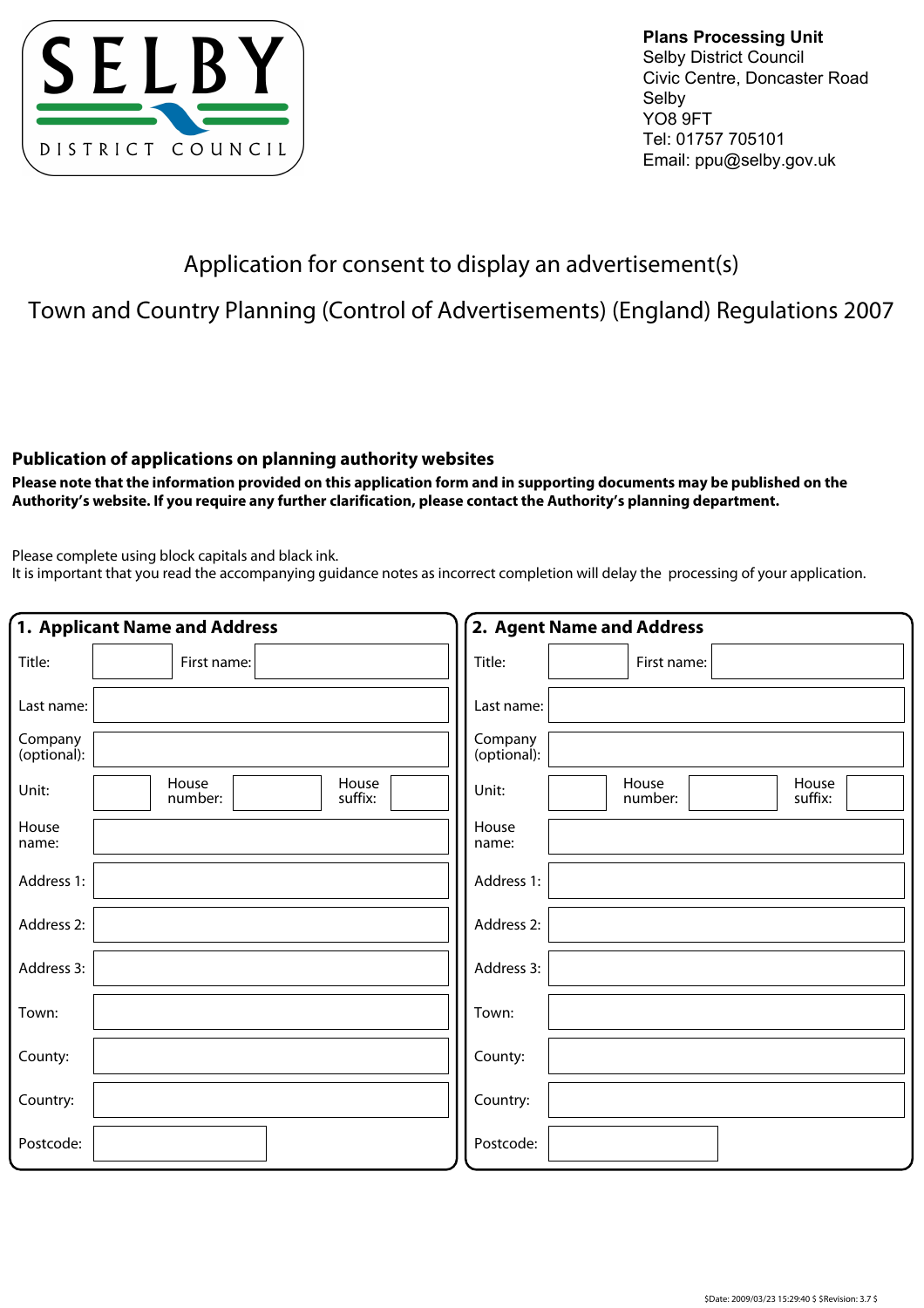| <b>3. Site Address Details</b>                                                                                                  | 4. Pre-application Advice                                                                                                             |  |
|---------------------------------------------------------------------------------------------------------------------------------|---------------------------------------------------------------------------------------------------------------------------------------|--|
| Please provide the full postal address of the application site.                                                                 | Has assistance or prior advice been sought from the local                                                                             |  |
| House<br>House<br>Unit:<br>suffix:<br>number:                                                                                   | authority about this application?<br>Yes<br>No                                                                                        |  |
| House<br>name:                                                                                                                  | If Yes, please complete the following information about the advice<br>you were given. (This will help the authority to deal with this |  |
| Address 1:                                                                                                                      | application more efficiently).<br>Please tick if the full contact details are not                                                     |  |
| Address 2:                                                                                                                      | known, and then complete as much as possible:                                                                                         |  |
| Address 3:                                                                                                                      | Officer name:                                                                                                                         |  |
| Town:                                                                                                                           | Reference:                                                                                                                            |  |
| County:                                                                                                                         |                                                                                                                                       |  |
| Postcode<br>(optional):                                                                                                         | Date (DD/MM/YYYY):                                                                                                                    |  |
| Description of location or a grid reference.                                                                                    | (must be pre-application submission)<br>Details of pre-application advice received?                                                   |  |
| (must be completed if postcode is not known):                                                                                   |                                                                                                                                       |  |
| Northing:<br>Easting:                                                                                                           |                                                                                                                                       |  |
| Description:                                                                                                                    |                                                                                                                                       |  |
|                                                                                                                                 |                                                                                                                                       |  |
|                                                                                                                                 |                                                                                                                                       |  |
|                                                                                                                                 |                                                                                                                                       |  |
|                                                                                                                                 |                                                                                                                                       |  |
| 5. Neighbour and Community Consultation                                                                                         | 6. Authority Employee / Member                                                                                                        |  |
| Have you consulted your neighbours or                                                                                           | Do any of these<br>With respect to the Authority, I am:<br>statements apply to you?<br>(a) a member of staff                          |  |
| No<br>Yes<br>the local community about the proposal?                                                                            | (b) an elected member<br>No<br>Yes                                                                                                    |  |
| If Yes, please provide details:                                                                                                 | (c) related to a member of staff                                                                                                      |  |
|                                                                                                                                 | (d) related to an elected member<br>If yes please provide details of the name, relationship and role                                  |  |
|                                                                                                                                 |                                                                                                                                       |  |
|                                                                                                                                 |                                                                                                                                       |  |
|                                                                                                                                 |                                                                                                                                       |  |
|                                                                                                                                 |                                                                                                                                       |  |
| 7. Description of Proposed Advertisement(s)<br>Please describe the proposed advertisement(s):                                   | 8. Advertisement Display<br>Is the advertisement you are applying for                                                                 |  |
|                                                                                                                                 | lNo<br>already in place?<br>Yes                                                                                                       |  |
|                                                                                                                                 | If Yes, please provide details of when the use or work started:                                                                       |  |
|                                                                                                                                 |                                                                                                                                       |  |
|                                                                                                                                 |                                                                                                                                       |  |
|                                                                                                                                 |                                                                                                                                       |  |
| Number of<br>Please indicate the number of the following<br>types of advertisement(s) you are applying for:<br>advertisement(s) |                                                                                                                                       |  |
| Application for fascia sign(s)                                                                                                  | Is an existing advertisement(s) to be removed and replaced by the<br>advertisement(s) in this proposal?                               |  |
| Application for a projecting or hanging sign(s)                                                                                 | Yes<br>Not applicable<br>No                                                                                                           |  |
| Application for a hoarding(s)                                                                                                   | If Yes to either or both above, please show the existing sign(s) on                                                                   |  |
| Other                                                                                                                           | an elevation drawing or photograph and state the references for<br>the drawing(s) or photographs.                                     |  |
| If you selected Other, please describe:                                                                                         |                                                                                                                                       |  |
|                                                                                                                                 |                                                                                                                                       |  |
|                                                                                                                                 |                                                                                                                                       |  |
|                                                                                                                                 |                                                                                                                                       |  |
|                                                                                                                                 | Will the proposed advertisement(s) project                                                                                            |  |
|                                                                                                                                 | Yes<br>No<br>over a footpath or other public highway?                                                                                 |  |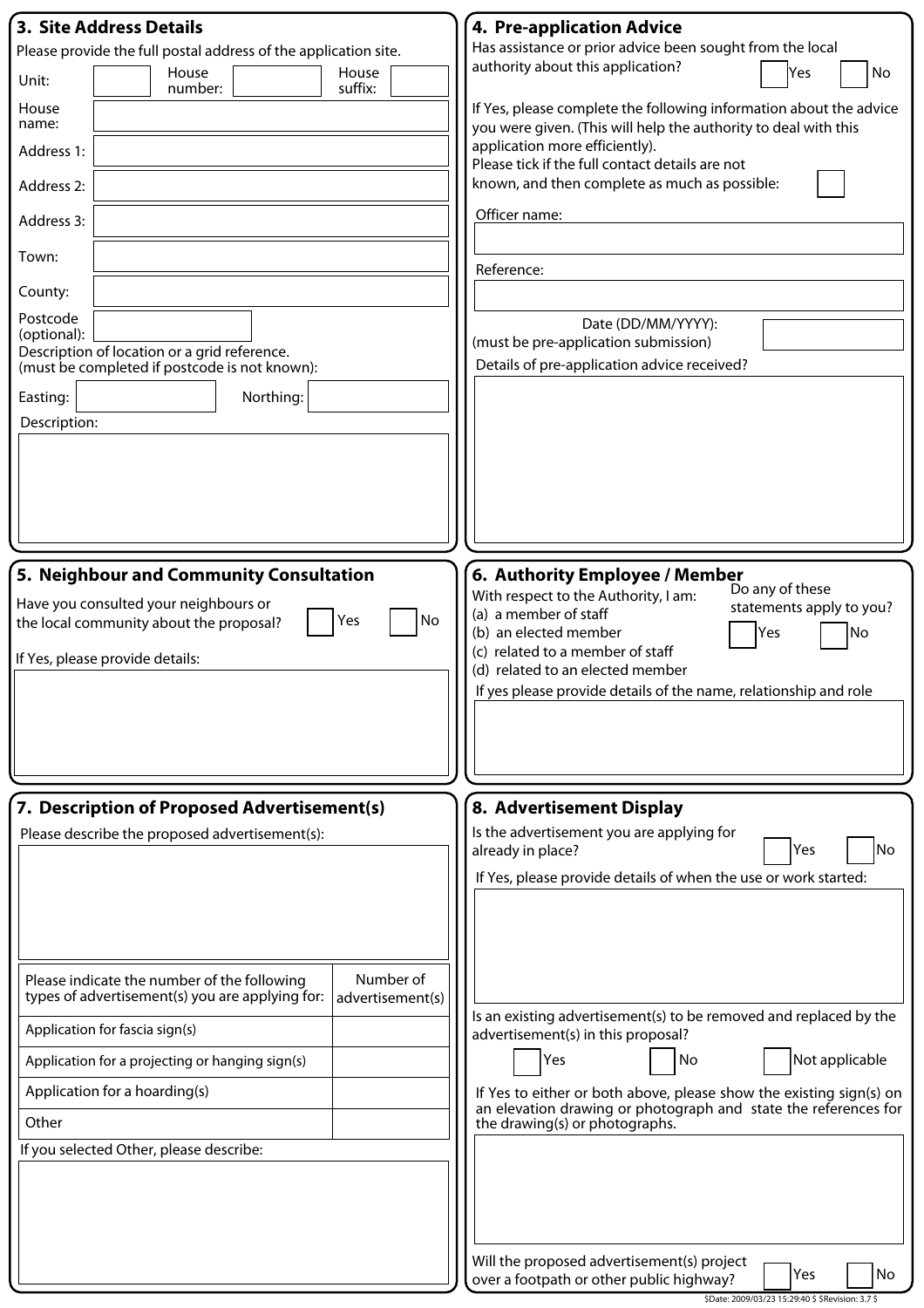| 9. Advertisement Period                                                                                                                      |            |           |  |                   |  |
|----------------------------------------------------------------------------------------------------------------------------------------------|------------|-----------|--|-------------------|--|
| Please state the period of time for which<br>From<br>consent is sought for the advertisement:                                                |            | To        |  | date (DD/MM/YYYY) |  |
| $\sqrt{10}$ . Interest in the Land                                                                                                           |            |           |  |                   |  |
| Does the applicant own the land or buildings where the adverts are to be placed?<br>Yes                                                      |            |           |  |                   |  |
| If No, has the permission of the owner or any other person entitled<br>to give permission for the display of an advertisement been obtained? | <b>Yes</b> | <b>No</b> |  |                   |  |
| If No, why not?                                                                                                                              |            |           |  |                   |  |

## **11. Details of Proposed Advertisement(s)**

| Please provide a full description of each proposed advertisement (e.g. fascia sign, box sign, projecting sign, hoarding, flag etc) |                   |                    |                 |
|------------------------------------------------------------------------------------------------------------------------------------|-------------------|--------------------|-----------------|
|                                                                                                                                    | Advertisement 1   | Advertisement 2    | Advertisement 3 |
| Type:                                                                                                                              |                   |                    |                 |
| a) The height from the ground to the<br>base of the advertisement (in metres)                                                      |                   |                    |                 |
| b) The dimensions of the proposed<br>advertisement $(H \times W \times D)$ (in metric)                                             |                   |                    |                 |
| c) The maximum height of any of the<br>individual letters and symbols (in metric)                                                  |                   |                    |                 |
| d) The colour of the text and<br>background                                                                                        |                   |                    |                 |
| e) Materials of the proposed sign(s)                                                                                               |                   |                    |                 |
| f) The maximum projection of<br>advertisement from the face of the<br>building                                                     |                   |                    |                 |
| Will any of the<br>sign(s) be illuminated                                                                                          | <u>Yes</u><br>No. | <u>Ye</u> s<br>No. | $Yes$<br>No.    |
| If Yes for any of the proposed signs, answer g), h) and i)                                                                         |                   |                    |                 |
| g) Details of method of illumination<br>(internally illuminated/externally<br>illuminated)                                         |                   |                    |                 |
| h) illuminance levels (cd/m <sub>2</sub>                                                                                           |                   |                    |                 |
| i) Will the illumination be static or<br>intermittent?                                                                             |                   |                    |                 |